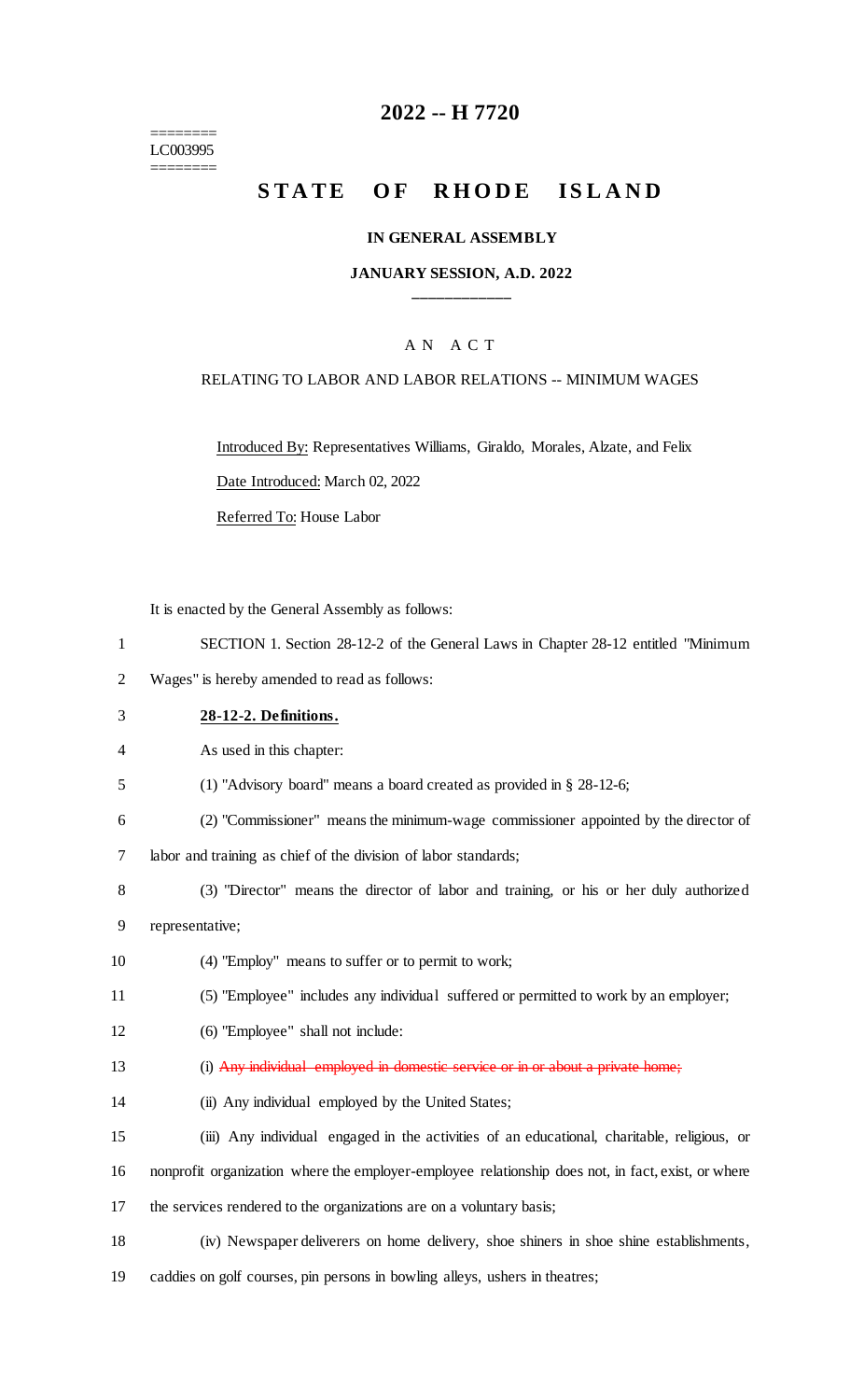- 
- (v) Traveling salespersons or outside salespersons;

 (vi) Service performed by an individual in the employ of his or her son, daughter, or spouse and service performed by a child under the age of twenty-one (21) in the employ of his or her father or mother;

 (vii) Any individual employed between May 1 and October 1 in a resort establishment that regularly serves meals to the general public and that is open for business not more than six (6) months a year;

 (viii) Any individual employed by an organized camp that does not operate for more than seven (7) months in any calendar year. However, this exemption does not apply to individua ls employed by the camp on an annual, full-time basis. "Organized camp" means any camp, except a trailer camp, having a structured program including, but not limited to, recreation, education, and religious, or any combination of these.

 (7) "Employer" includes any individual, partnership, association, corporation, business trust, or any person, or group of persons, acting directly, or indirectly, in the interest of an employer, in relation to an employee;

 (8) "Occupation" means any occupation, service, trade, business, industry, or branch or group of industries or employment or class of employment in which individuals are gainfully employed;

 (9) "Wage" means compensation due to an employee by reason of his or her employment. SECTION 2. This act shall take effect upon passage.

======== LC003995 ========